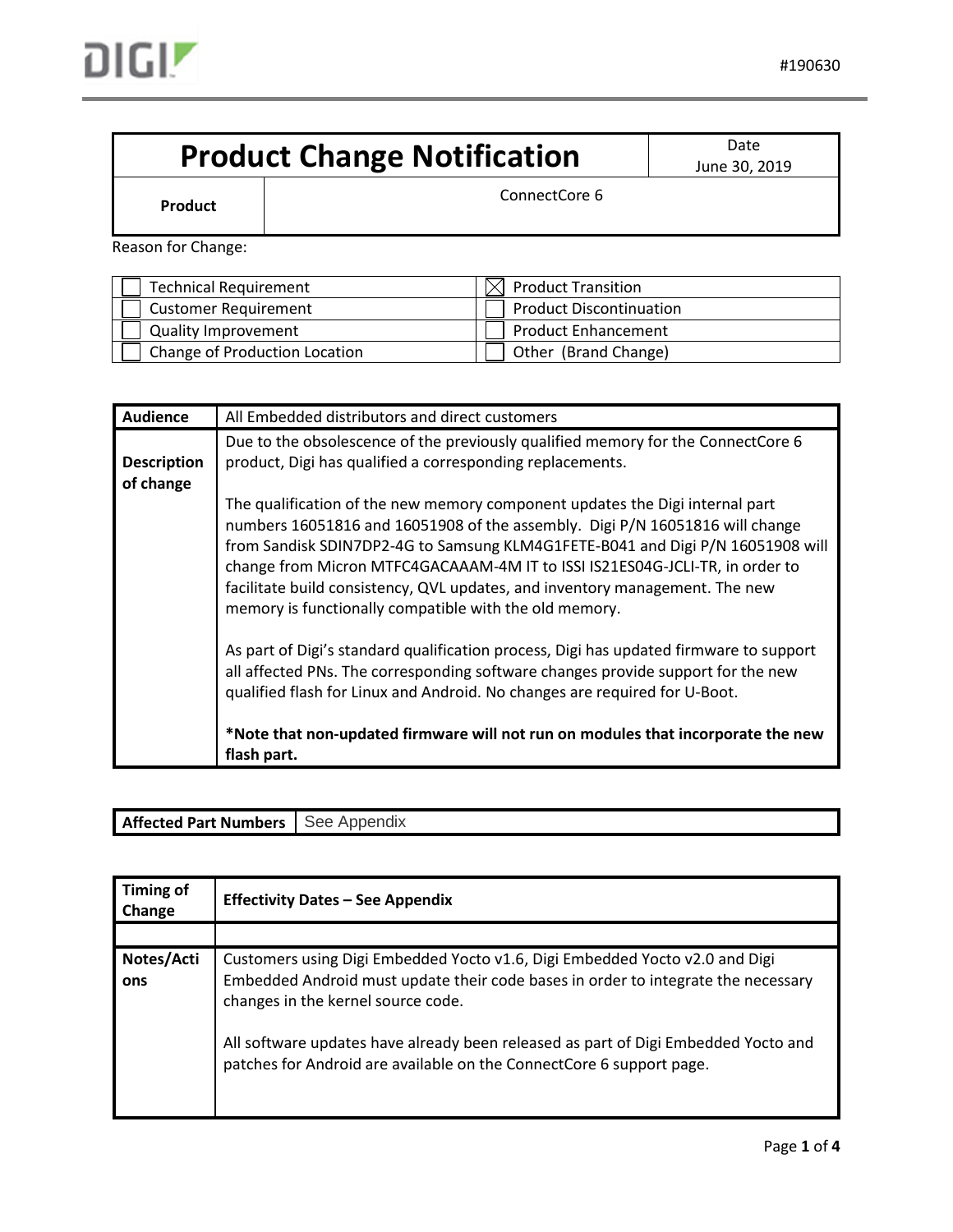```
Installation instructions
       Digi Embedded Yocto 1.6
      Install the source code patches by running the following commands.
      # git fetch digi
      # git pull -r digi daisy
       commit into your local
      meta-digi repository, in order to pick only the change that adds support for the 
      new eMMC.
      Rebuild the kernel after updating the repository.
       # bitbake –f –c compile linux-dey
      # bitbake linux-dey
       Digi Embedded Yocto 2.0
      Install the source code patches by running the following commands.
      # git fetch digi
      # git pull -r digi jethro
      commit into your local
      meta-digi repository, in order to pick only the change that adds support for the 
      new eMMC.
      Rebuild the kernel after updating the repository.
       # bitbake –f –c compile linux-dey
      # bitbake linux-dey
       Digi Embedded Android, DEA 4.4 & 5.1
      Update the linux kernel file 'mmc.c' with the one provided in 
      emmc_cc6_android.zip using the following command. Select the file that 
      matches your DEA version.
      # cp <android version mmc source patch>
      <android_root_installation>/kernel_imx/drivers/m
      mc/core/mmc.c
      Rebuild your project after updating the source tree.
*The new kernel image will work with both, new revision and older revisions of the 
products.
```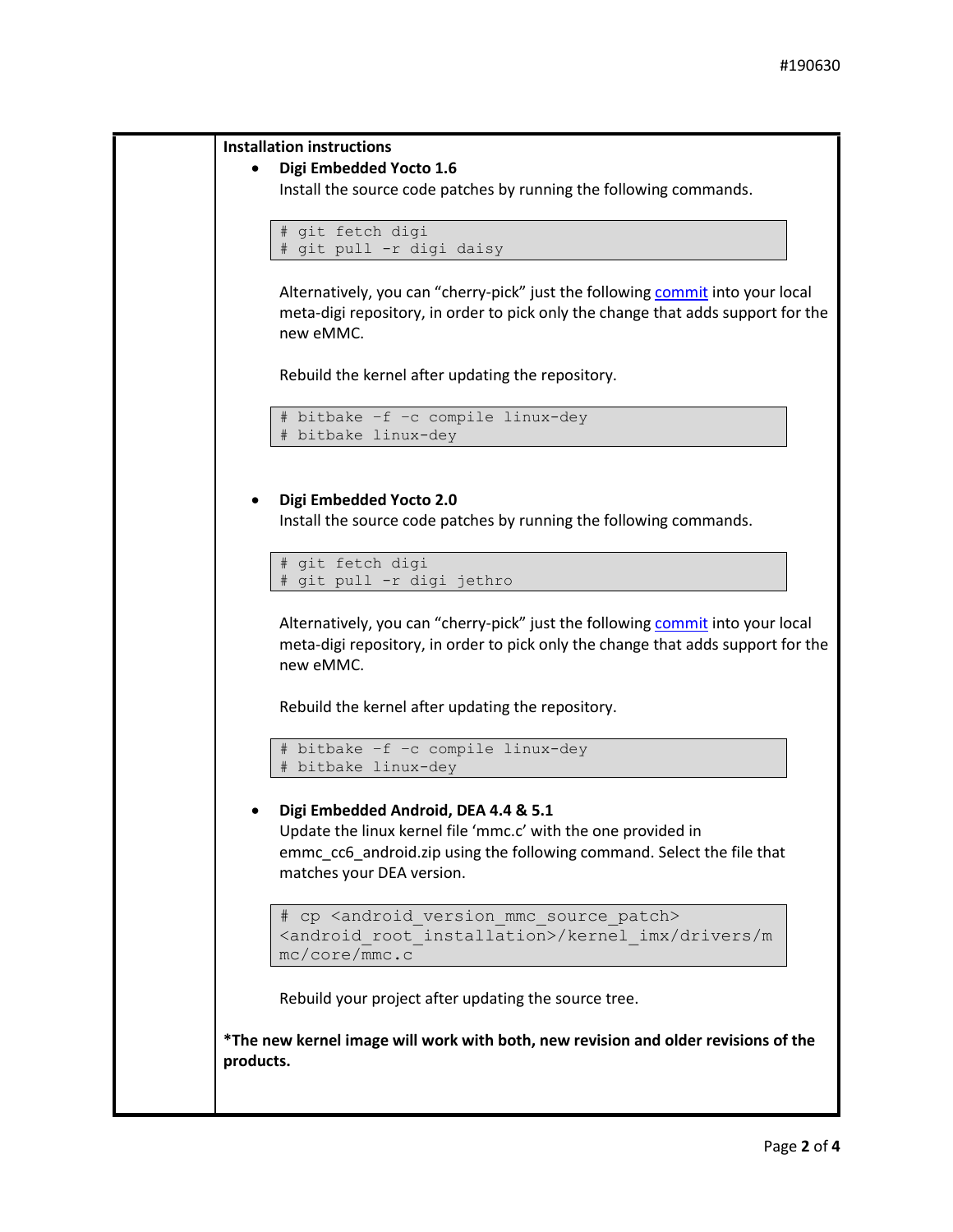|                                   | Sample availability<br>Please contact your Digi Sales Rep.                                                                                                                                                                                                                          |
|-----------------------------------|-------------------------------------------------------------------------------------------------------------------------------------------------------------------------------------------------------------------------------------------------------------------------------------|
|                                   | <b>Additional Information</b><br>If you have concerns or questions about this notice please contact your sales<br>representative or our technical support department via telephone at 952-912-3456                                                                                  |
| <b>Additional</b><br><b>Notes</b> | As memory part availability continues to be an issue in the entire industry, Digi will be<br>proactive to qualify alternative sources when appropriate. Software patches are<br>inconvenient, but Digi wants to ensure that we can provide customers product in a<br>timely manner. |

| <b>Quality Issues</b> | None                                           |
|-----------------------|------------------------------------------------|
| <b>Authorization</b>  | Jim Pause, Product Manager, Digi International |

## **Appendix:**

| Part number     | <b>Description</b> | <b>Current</b><br><b>Revision</b><br>(on<br>packaging) | <b>New</b><br><b>Revision</b><br>(on<br>packaging) | <b>Current</b><br><b>Revision</b><br>(on<br>product | <b>New</b><br><b>Revision</b><br>(on<br>product) | <b>Effective</b><br><b>Date</b> |
|-----------------|--------------------|--------------------------------------------------------|----------------------------------------------------|-----------------------------------------------------|--------------------------------------------------|---------------------------------|
| CC-MX-L76C-Z1   | ConnectCore 6 I-   |                                                        |                                                    |                                                     |                                                  |                                 |
|                 | DL-4-512           |                                                        |                                                    |                                                     |                                                  |                                 |
| CC-MX-L77C-Z1   | ConnectCore 6 I-   |                                                        |                                                    |                                                     |                                                  |                                 |
|                 | $DL-4-1$           |                                                        |                                                    |                                                     |                                                  |                                 |
| CC-MX-L86C-Z1   | ConnectCore 6 I-   |                                                        |                                                    |                                                     |                                                  |                                 |
|                 | $D-4-512$          |                                                        |                                                    |                                                     |                                                  |                                 |
| CC-MX-L96C-Z1   | ConnectCore 6 I-   |                                                        |                                                    |                                                     |                                                  |                                 |
|                 | Q-4-512            |                                                        |                                                    |                                                     |                                                  |                                 |
| CC-WMX6-FRN     | ConnectCore Wi-    |                                                        |                                                    |                                                     |                                                  |                                 |
|                 | i.MX6 Furuno       |                                                        |                                                    |                                                     |                                                  |                                 |
| CC-WMX-J97C-TN  | ConnectCore 6      |                                                        |                                                    |                                                     |                                                  |                                 |
|                 | QD 1GHz 4GF        |                                                        |                                                    |                                                     |                                                  |                                 |
|                 | 1GR W/B MA         |                                                        |                                                    |                                                     |                                                  |                                 |
| CC-WMX-J98C-FJA | ConnectCore Wi-    |                                                        |                                                    |                                                     |                                                  |                                 |
|                 | i.MX6 (50)         |                                                        |                                                    |                                                     |                                                  |                                 |